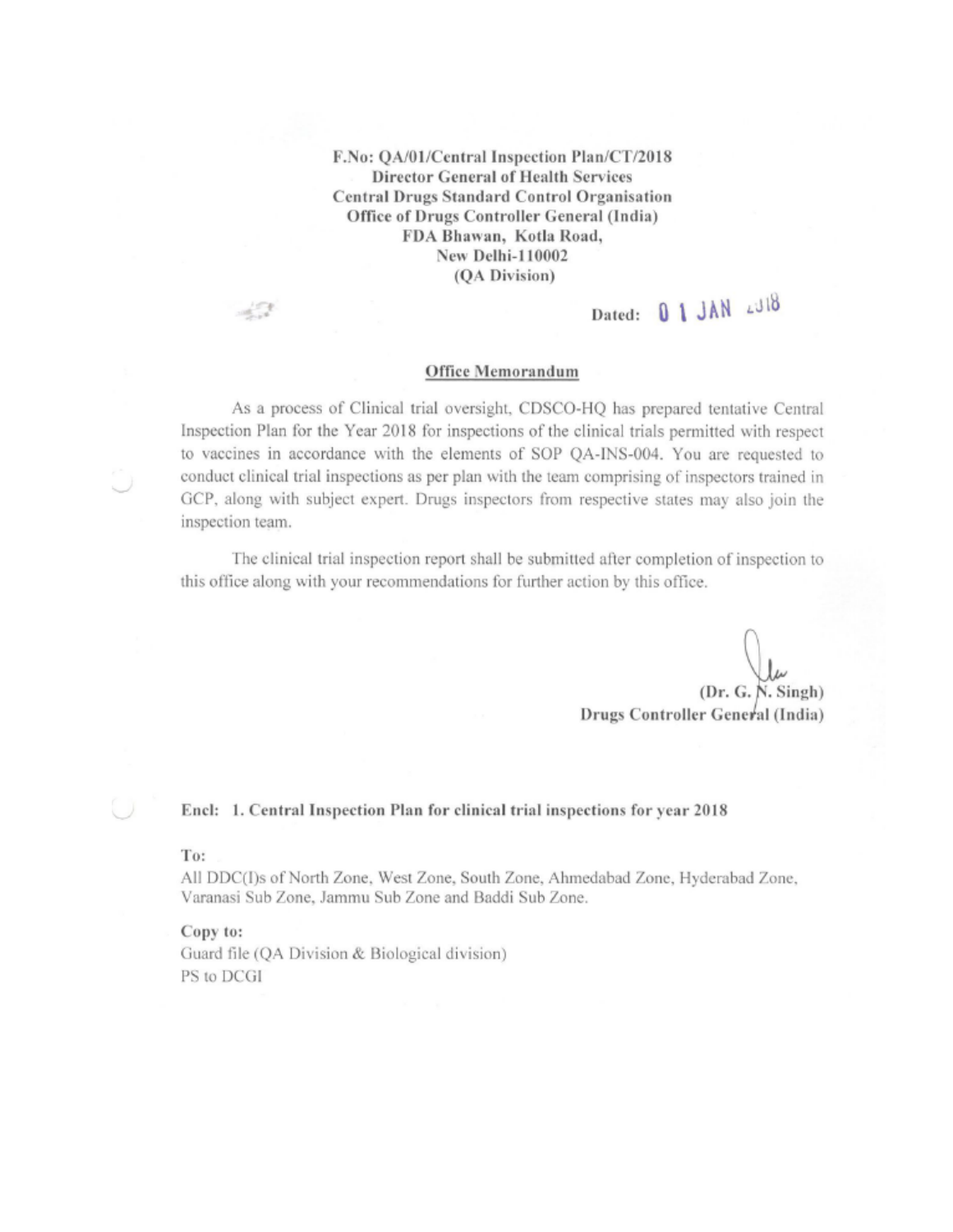

## **Central Drugs Standard Control Organization**

Directorate General of Health Services, Ministry of Health and Family Welfare, Government of India FDA Bhavan, ITO, Kotla Road, New Delhi -110002

### **List of Clinical Trials (Vaccines) to be inspected in the year 2018**

| S. No | <b>Name of Investigational</b><br><b>Product</b>         | <b>Study Title</b>                                                                                                                                                                                                                                                                                                                                                                     |
|-------|----------------------------------------------------------|----------------------------------------------------------------------------------------------------------------------------------------------------------------------------------------------------------------------------------------------------------------------------------------------------------------------------------------------------------------------------------------|
| 1.    | <b>Recombinant Quadrivalent</b><br>Human Papilloma Virus | A Phase-I, open label clinical trial to assess the safety and<br>tolerability of recombinant Quadrivalent Human Papilloma<br>Virus (qHPV) (type 6,11, 16,18) vaccine manufactured by<br>Serum Institute of India Pvt. Ltd. in healthy adult<br>volunteers.                                                                                                                             |
| 2.    | <b>Tetanus Vaccine</b>                                   | A Phase I open label study to evaluate the safety of<br>Tetanus Vaccine (Adsorbed) in Healthy Indian Adults.                                                                                                                                                                                                                                                                           |
| 3.    | <b>HPV</b> Vaccine                                       | An open label, single treatment, single period, single dose,<br>clinical phase I study to assess the safety and tolerability of<br>Bivalent Papillomavirus (Types 16L1 & 18L1) vaccine of<br>M/s Cadila Healthcare Ltd., India adult female human<br>subjects.                                                                                                                         |
| 4.    | Zika Virus Vaccine                                       | A Phase I, multicenter, double-blind, placebo controlled,<br>randomized (Intra group) Clinical trial to evaluate two dose<br>of three sequentially escalating cohort of Zika Virus<br>vaccine, inactivated (Adsorbed) (BBV121) in healthy adult<br>Dengue Sero- negative and dengue Seroposiive Volunteers.                                                                            |
| 5.    | r-BCG Vaccine                                            | A multicenter Phase II/III double-blind, randomized,<br>Placebo controlled study to evaluate the efficacy And<br>safety of VPM1002 in the prevention of tuberculosis (TB)<br>recurrence in pulmonary TB patients after successful TB<br>treatment in India                                                                                                                             |
| 6.    | Hapititis A Vaccine                                      | A Prospective, Multicentre, Randomized, Double Blind,<br>Parallel<br>Phase<br>Group,<br>III<br>Study<br>Comparing<br>Immunogenicity, Safety, and Tolerability of Single Dose of<br>Hepatitis A (Live) Vaccine, Freeze-dried from Sinopharm<br>Biovac <sup>TM</sup> -A (Freeze-dried Live<br>versus<br>Attenuated<br>Hepatitis A Vaccine) from Wockhardt in Healthy Indian<br>Children. |
| 7.    | <b>MR</b> Vaccine                                        | A prospective, randomized, two arm, single blind, parallel,<br>active controlled, multicentre, phase III clinical study to<br>evaluate the immunogenicity and safety of Inactivated<br>Influenza vaccine (split virion) I.P. (Tetravalent) of M/s<br>Cadila HealthcareLimited in healthy children aged 6<br>months to 17 years.                                                        |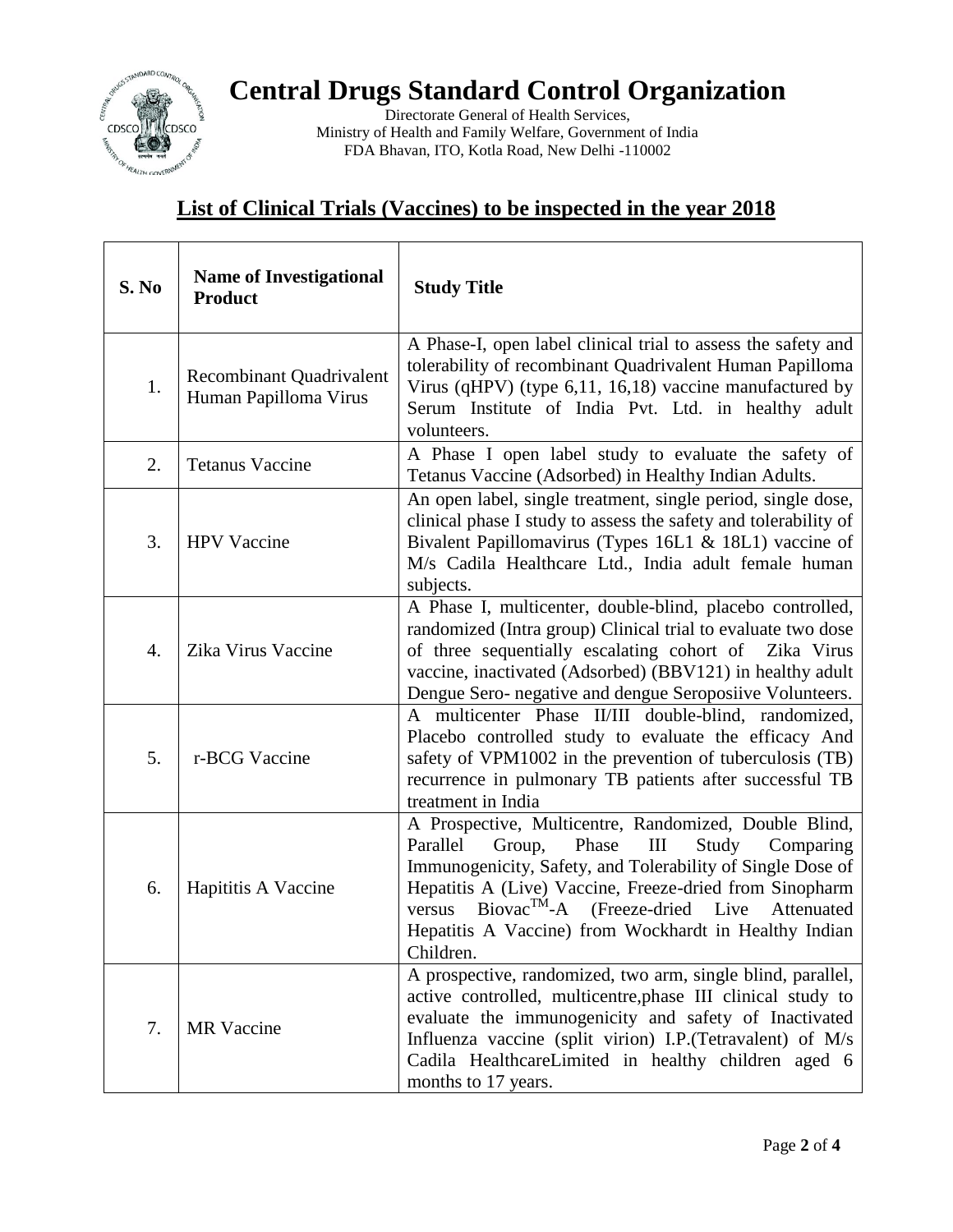

## **Central Drugs Standard Control Organization**

Directorate General of Health Services, Ministry of Health and Family Welfare, Government of India FDA Bhavan, ITO, Kotla Road, New Delhi -110002

### **List of Clinical Trials (Vaccines) to be inspected in the year 2018**

| S. No | <b>Name of Investigational</b><br><b>Product</b>                                                                                            | <b>Study Title</b>                                                                                                                                                                                                                                                                                                                                                                                                                                                                                                                                              |
|-------|---------------------------------------------------------------------------------------------------------------------------------------------|-----------------------------------------------------------------------------------------------------------------------------------------------------------------------------------------------------------------------------------------------------------------------------------------------------------------------------------------------------------------------------------------------------------------------------------------------------------------------------------------------------------------------------------------------------------------|
| 8.    | Inactivated Influenza<br>vaccine (splitvirion) I.P.<br>(Tetravalent)                                                                        | A prospective, randomized, two arm, single blind, parallel,<br>active controlled, multicentre, phase III clinical study to<br>evaluate the immunogenicity and safety of Inactivated<br>Influenza vaccine (split virion) I.P. (Tetravalent) of M/s<br>Cadila HealthcareLimited in healthy children aged 6<br>months to                                                                                                                                                                                                                                           |
| 9.    | Inactivated Influenza<br>vaccine (splitvirion) I.P.<br>(Trivalent)                                                                          | A prospective, randomized, two arm, single blind, parallel,<br>active controlled, multicentre, phase III clinical study to<br>evaluate the immunogenicity and safety of Inactivated<br>Influenza vaccine (split virion) I.P.(Trivalent) of M/s<br>Cadila Healthcare Limitedin healthy children aged 6<br>months to 17 years                                                                                                                                                                                                                                     |
| 10.   | <b>Tetanus Vaccine</b>                                                                                                                      | An open- label, single treatment, single-period, single dose,<br>clinical phase I study to assess the safety and tolerability of<br>tetanus vaccine of M/S Bio Vaccine (India) Private Limited<br>in healthy, adult, male, human subjects.                                                                                                                                                                                                                                                                                                                      |
| 11.   | Diptheria, Tetanus,<br>Pertussis (whole cell),<br>Hepatitis B(rDNA) and<br>Haemophilus influenzae<br>type b conjugate vaccine<br>(Adsorbed) | A Prospective, randomized, two arm, single blind, parallel<br>active-controlled, multicenter, non-inferiority clinical study<br>to evaluate the immunogenicity and safety of Diptheria,<br>Tetanus, Pertussis (whole cell), Hepatitis B(rDNA) and<br>Haemophilus influenzae type b conjugate<br>vaccine<br>(Adsorbed) of M/S Cadila Healthcare Limited compared to<br>Diphtheria, Tetanus, Pertussis (whole cell), Hepatitis<br>B(rDNA) and Haemophilus influenzae type b conjugate<br>vaccine (Adsorbed) of M/S Panacea Biotech Limited in<br>Healthy infants. |
| 12.   | <b>Tetanus Vaccine</b>                                                                                                                      | A Prospective, age decending, randomized, two arm, single<br>blind, parallel, active controlled, multicentre,<br>non-<br>inferiority, Phase II/III clinical study to evaluate the<br>immuniginity and safety of Tetanus Vaccine (Adsorbed) of<br>M/s bio Vaccines (India) Private Limited compared to<br>Tetanus Vaccine (Adsorbes) of M/s Serum Insitute of India<br>Limited in healthy subjects aged 10-60 years of age.                                                                                                                                      |
| 13.   | Inactivate Hapititis-A<br>Vaccine                                                                                                           | An Open Label Phase I Study to evaluate the Safety and<br>Immuniginicity of Inactivated Hepatitis-A Vaccine when<br>administered as a Single Dose in two groups of Healthy<br>Subjects of 19 to 49 years and 12 to 18 years of age.                                                                                                                                                                                                                                                                                                                             |